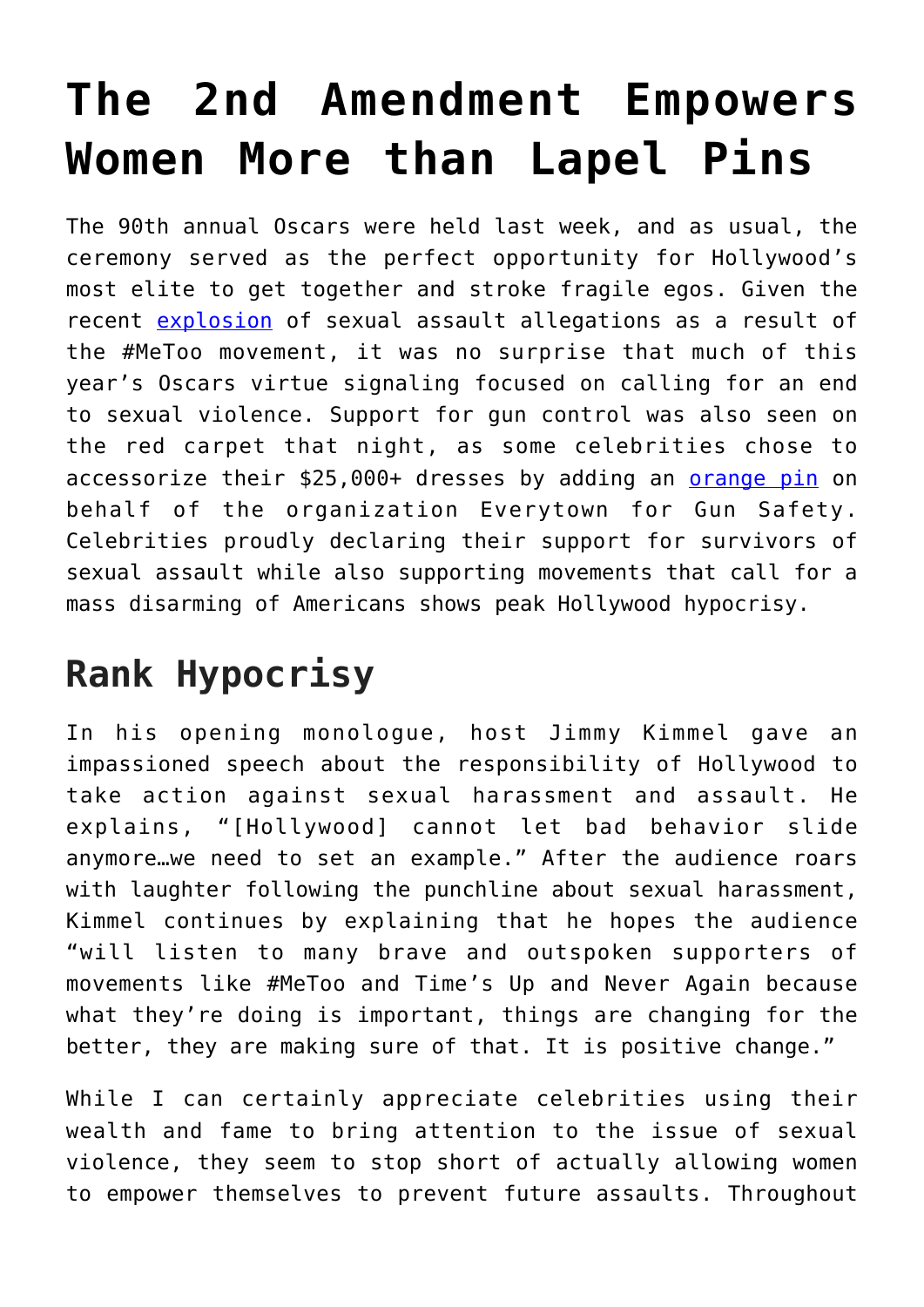the evening, Jimmy Kimmel seemed to present a call to action to prevent future assaults from happening again. While this is a noble cause, this is the same Jimmy Kimmel who recently gave a [ten-minute monologue](https://www.youtube.com/watch?v=ruYeBXudsds) on his show in which he, through tears, denounced the National Rifle Association for standing firm in their defense of the Second Amendment and refusing to implement what he described as "common sense" gun control.

It's easy for celebrities like Kimmel to consider gun control "common sense" when a fun evening out to the Oscars comes with a security detail of [over 500 armed LAPD officers](http://variety.com/2018/film/awards/oscars-security-2018-red-carpet-1202716110/) costing \$340,000. As an average American, I don't have the luxury of an armed police officer keeping me safe during a night out, let alone hundreds. If my own [experience with sexual assault](https://www.circa.com/story/2018/02/05/nation/this-rape-victim-says-the-metoo-movement-should-include-gun-rights) taught me anything, it's the importance of having a reliable method of self-defense available when seconds count and the police are minutes away.

## **If You Want to Help Women, Empower Them**

It's crucial that when empowering women to take action against sexual assault, we also allow them to choose to defend themselves with a firearm if they so desire. Wearing a "Time's Up" pin on the red carpet does a good job at starting a viral hashtag, but it does nothing to stop a rapist hellbent on attacking and violating an innocent woman.

The legally registered 9mm I carry on my hip, however, does.

If we lived in a perfect world, women wouldn't have to have these difficult conversations and consider how we should best defend ourselves. There are, however, horrible people in this world who do horrible things. Given the reality of the situation, it's important to allow women to be proactive in stopping potential assaults instead of looking back at [decades](http://www.bbc.com/news/entertainment-arts-41594672)